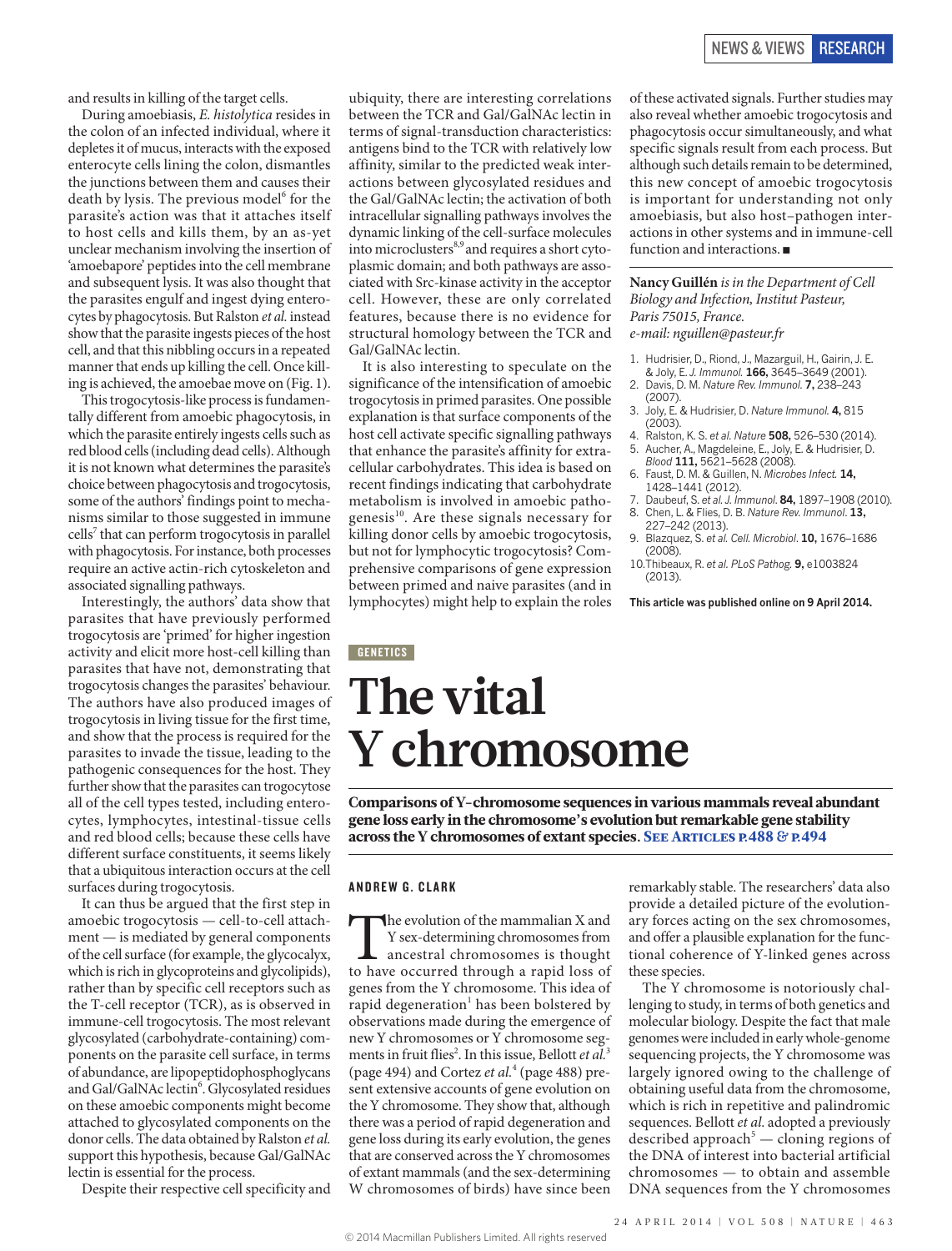

## 50 Years Ago

'Extracorporeal perfusion of the isolated head of a dog' — Critical evaluation of cerebral metabolism and intracranial fluid distribution necessitates complete isolation of the brain's blood supply; however, brain viability must be demonstrated and maintained for such studies to be meaningful … In order to minimize handling of the brain substance, a factor which may disturb fluid distribution and cerebral metabolism, we have chosen to leave the brain within the skull during perfusion … Most cortical activity ceased when blood glucose was depleted … Even after the electrocortical activity ceased, corneal and lid reflexes remained intact and the oxygen and glucose consumption continued … From our experience, we believe that electrocortical activity is a sensitive index of brain viability, in that it is lost long before inactivation of corneal and lid reflexes or cessation of metabolism. In this preparation we have demonstrated that the dog brain maintains this activity for several hours after complete decapitation. **From** *Nature* **25 April 1964**

### 100 Years Ago

The second reading of a Bill to prohibit experiments on dogs was carried in the House of Commons on Friday last, April 17, by a majority of forty-two … It was stated on behalf of the Government that an amendment will be moved in Committee to abolish the proposed prohibition and to allow experiments only in cases where no other animal but a dog is available for the purpose … Before the second reading was taken, a memorial signed by more than three hundred eminent physicians, surgeons, and other scientific investigators, protesting against the measure, was addressed to the Home Secretary. **From** *Nature* **23 April 1914**

of four placental mammals (rat, mouse, bull and marmoset) and the marsupial opossum. They compared these with existing sequences for another three placentals (rhesus macaque, chimpanzee and human). Of the 184 genes that the authors infer to have been on the ancestral sex chromosomes some 300 million years ago, they find that only 3% survive on the Y chromosome of one or more of these mammals (Fig. 1).

Consistent with previous reports, this means that massive degeneration and gene loss did occur early in the history of the mammalian Y chromosome. However, once the genes had run this gauntlet, those that remained enjoyed remarkable stability on the Y chromosome. The authors also find that the 36 genes that are present on both the X and the Y chromosomes of all eight species they examined have maintained a stable presence for the past 25 million years. Ten genes were found to be shared across the Y chromosomes of the tammar wallaby, the Tasmanian devil and the opossum, indicating a stable Y-chromosome presence for the 78 million years of the marsupial lineage. These findings have important implications for our understanding of how natural selection acts to retain active functioning of specific subsets of genes on the Y chromosome.

Cortez *et al*. took a faster survey approach, in which they sought RNA molecules that are expressed in males but not females and then verified that the genes encoding these RNAs are found only in male genomic DNA. This allowed them to identify 134 genes transcribed from the Y chromosome across 10 mammals and to follow their evolutionary fates. By including the chicken (in which males have two Z chromosomes and females have one Z and one W chromosome) and the platypus (a monotreme that has a bizarre array of five X and five Y chromosomes), the authors were able to paint a broader picture of sex-chromosome evolution. Most noteworthy is their observation that the sex chromosomes of placental mammals, birds and monotremes had essentially independent origins, which means that patterns of gene loss and of specific retention of classes of genes on their Y (or W) chromosomes can be compared.

These data add depth and confidence to the model of evolutionary 'strata' on the sex chromosomes<sup>6</sup> that mark the time points at which X and Y sequences ceased recombining and subsequently diverged. Intriguingly, despite their independent origins, the authors find that the oldest strata in placental mammals, monotremes and birds are remarkably similar in age, estimated to have occurred 181 million, 175 million and 137 million years ago, respectively.

Another key aspect of genes on sex chromosomes is dosage sensitivity. Dosage-insensitive genes are those that function perfectly well when present as a single copy, and these are especially likely to become X- or Y-specific. By contrast, two copies of dosage-sensitive genes are required for normal health, and such genes are likely to be retained on both the X and the Y chromosome<sup>7</sup>. Genes involved in regulating gene transcription — such as those that encode transcription factors — commonly function inadequately in only a single dose, providing a hypothesis for why the Y chromosome has retained genes involved in transcription regulation.



Figure 1 | Small but stable. The human Y chromosome (right) is much smaller than the X chromosome (left), as a result of extensive degeneration early in Y-chromosome evolution. However, comparisons with other mammalian Y chromosomes by Bellott *et al.*<sup>3</sup> and Cortez *et al.*<sup>4</sup> show that there has been remarkable gene stability across Y chromosomes following this initial gene loss.